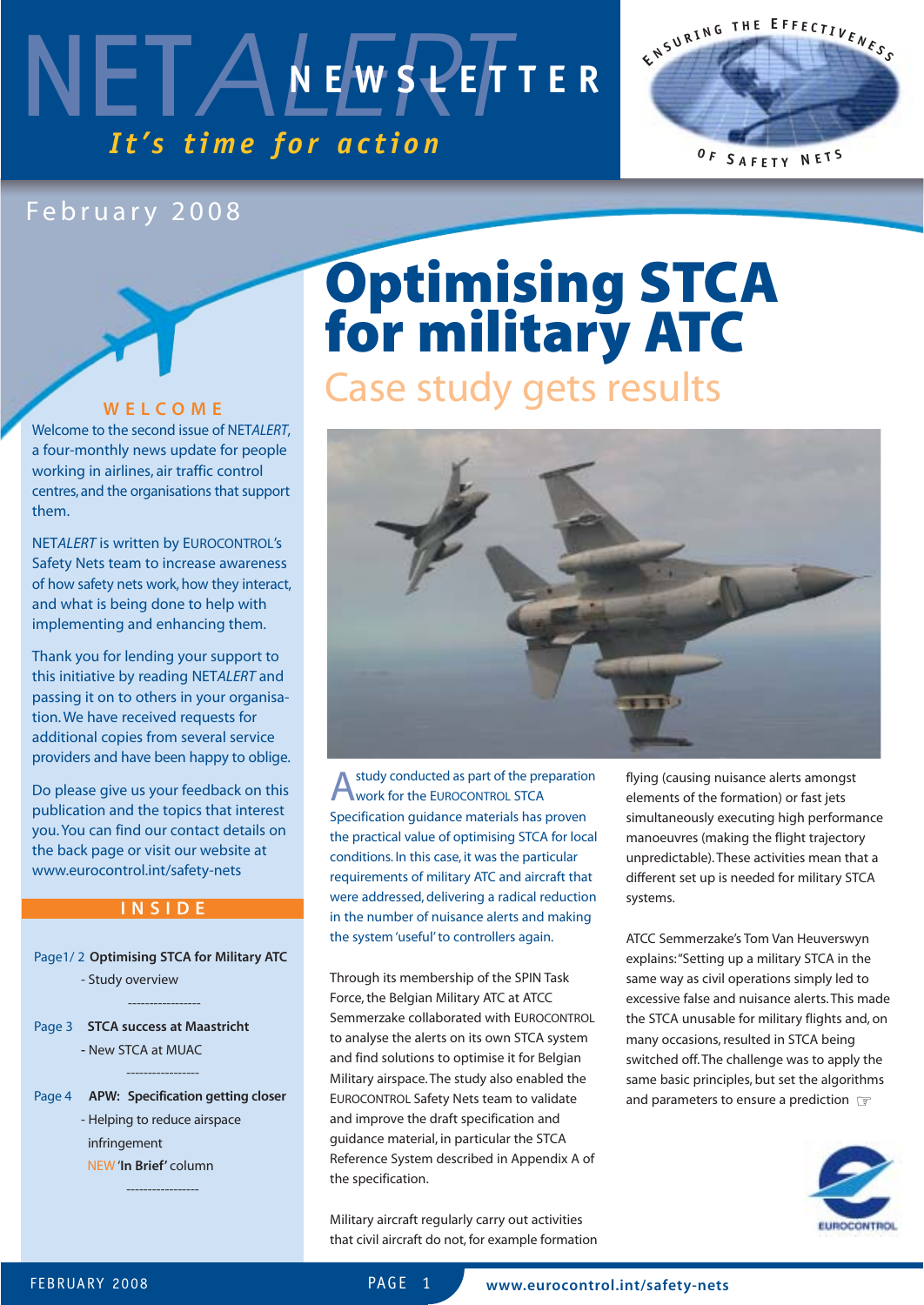# It's time for action RT

### **Optimising STCA for military ATC**

### Case study gets results

### *continued*

time that enabled the system to be useful for the controller".

The study team collected and analysed track recordings, developed a simulation of the ATCC Semmerzake STCA system, applied new algorithms and parameters to the simulator and then measured the results. In addition, two Belgian Air Force F16s reconstructed scenarios where it was known that the STCA could be optimised, and again the team recorded track data and STCA alerts.

They found a number of situations where STCA performance could be improved. These included: military aircraft flying in formation, dog-fighting, or manoeuvring close to civil aircraft in neighbouring airways and military aircraft interactions with VFR aircraft. When modelled, the split track and military formation logic proved to be very effective at



*Number of alerts with various improvements to the STCA model*

suppressing nuisance alerts in these situations, although less effective for alerts arising from aircraft joining a formation, since these alerts look like any converging conflict between aircraft.

| <b>Background</b>                         | <b>Proposed solution</b>                   |
|-------------------------------------------|--------------------------------------------|
| Nuisance alerts due to the 5 minute       | Reduction of prediction time to 2 minutes. |
| prediction time.                          |                                            |
| Nuisance and false alerts from military   | Application of 'military formation' and    |
| aircraft flying in formation.             | 'split tracks' algorithms.                 |
| Nuisance alerts between aircraft          | Mode A codes to denote specific types of   |
| dog-fighting (not modelled).              | military training. Within defined volumes  |
|                                           | of airspace, STCA alerts do not occur      |
|                                           | between aircraft with the designated       |
|                                           | training codes (not modelled).             |
| Nuisance alerts between military aircraft | Different STCA prediction times applied    |
| in exercise areas and civil aircraft in   | to boundaries with civil airspace.         |
| neighbouring airways.                     |                                            |
| Nuisance alerts with VFR aircraft either  | Much narrower STCA parameters applied      |
| not under ATCC Semmerzake control or      | below specified flight levels. Mode A code |
| not equipped with Mode C transponders.    | list specifying minimum and maximum        |
|                                           | assumed flight levels for VFR aircraft.    |
|                                           |                                            |

The solutions developed needed to be effective without undue negative effects on wanted alerts. To consider this, a Functional Hazards Assessment (FHA) Workshop was organised with attendees from a wide variety of backgrounds to identify hazards of the potential solutions and estimate their severity.

Since completing the study, the Belgian Air Force has taken measures to incorporate the proposed solutions in their STCA system and are continuing their cooperation with the Safety Nets team, this time in the context of the APW safety net.



The Optimisation of STCA and Hazard Assessment of STCA for ATCC Semmerzake are both part of the guidance material developed by EUROCONTROL to support the EUROCONTROL specification for STCA. Both documents are available on the EUROCONTROL website. http://www.eurocontrol.int/safety-nets/public/standard\_page/stca\_01.html F16 photographs supplied courtesy of Peter "Patja" Stams

PAGF<sub>2</sub>

**www.eurocontrol.int/safety-nets**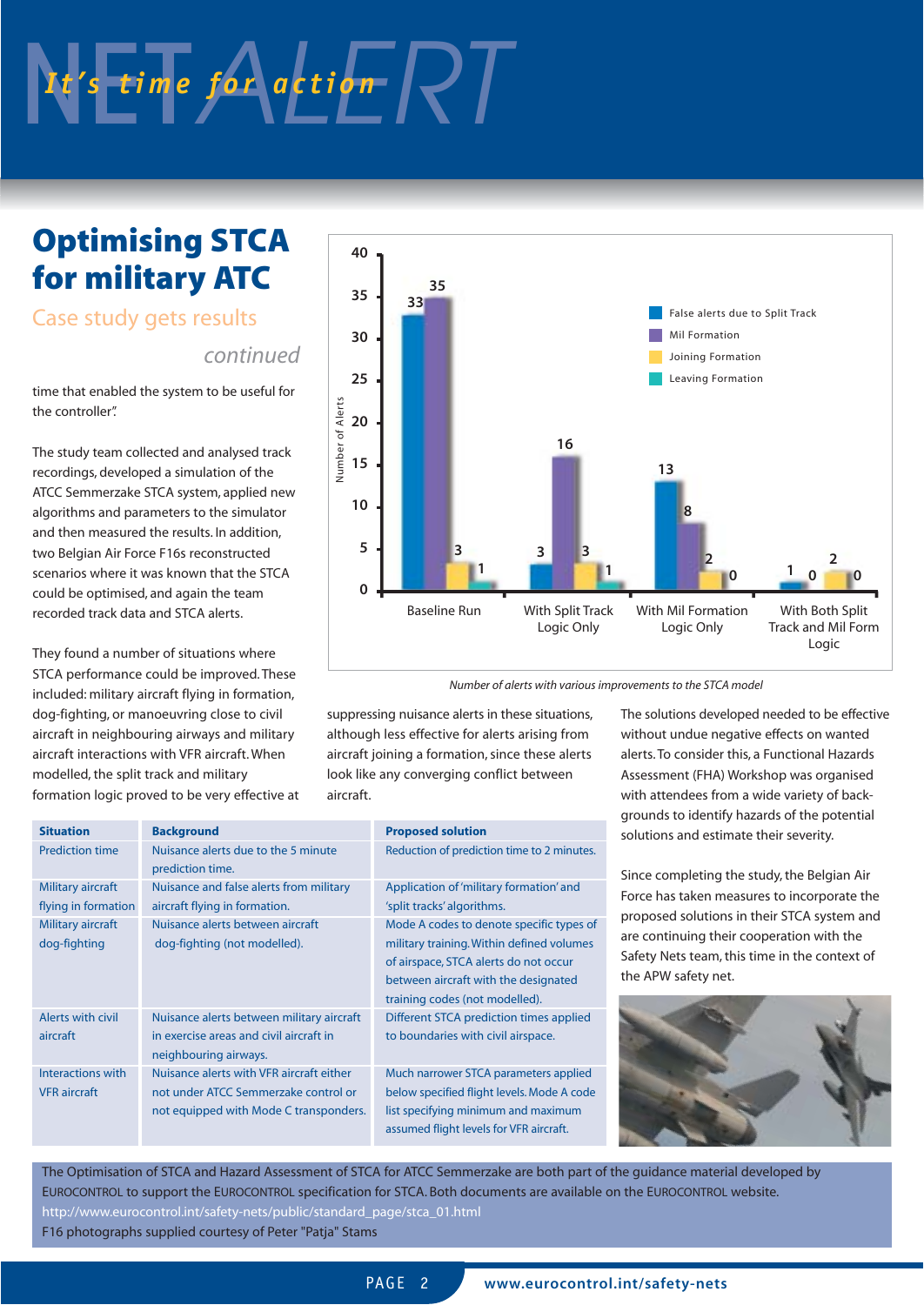# NES time for action RT



# **STCA** success at Maastricht

**I** ssue 1 of NETALERT looked at the official consultation for the new official consultation for the new EUROCONTROL STCA specification. In this article we feature an STCA system already compliant with the specification: the STCA implemented at the EUROCONTROL Maastricht Upper Area Control Centre (MUAC) in January 2007.

The decision to implement a new STCA was both system-related and driven by the operational need for an

STCA in the MUAC Fallback System. However, implementing a new STCA naturally offered the opportunity for enhancements, particularly in improving the trade-off between warning time and nuisance alerts. It was also very important to maintain the user satisfaction levels achieved by the old STCA, particularly as Maastricht has over 25 years experience of using STCA. As Micha Janssen a Surveillance Data Processing Engineer working with the new STCA explains:*"Maastricht controllers were very happy with the previous STCA and this confidence continues. There are no differences in the alerts seen on the controller HMI and, with a small exception, the overall operational concept remains the same. Now the system is implemented, validation and monitoring is performed by controllers during operations. Any abnormal behaviour observed in the STCA is reported and analysed by the in-house engineering team."*

Enhancements to the new STCA include use of a conflict probability model, use of Cleared Flight Levels (CFL) in level flight, full synchronisation with the ARTAS tracking system and improved vertical trajectory prediction (see table).

The new STCA has been developed with future enhancements in mind. Micha Janssen explains:*"It has the flexibility to easily extend its functionality in the future. For example, we have*



*Use of Cleared Flight Level intention in level flight*

### **What do users think? The view from the MUAC operations room …**

*"We have taken a little while to get settled with the new STCA as the old filters were a little more pessimistic in displaying conflicts. However, we have now adjusted to the new STCA and we appreciate that if a conflict is displayed then there is a good chance that we will have to intervene to resolve the issue."*

*"There are two big changes that we enjoy in the operations room. Firstly, with the CFL evoked STCA trigger, an alert is triggered upon input of the*

*the potential to define a specific parameter set for each region of airspace in which the STCA operates, to fine-tune trajectory prediction for turning aircraft or to extend the conflict geometry and probability concepts."*

One enhancement planned for the near future is an upgrade to the way STCA accounts for the Reduced Vertical Separation Minimum (RVSM) capability of aircraft, specifically in relation to reducing the unwanted level of nuisance alerts with aircraft outside the boundary of MUAC airspace. Adds Micha Janssen:*"This enhancement still needs operational approval and a safety case. Once these hurdles are cleared, it should provide a further step to improving the performance of STCA here at MUAC."*

*climb/descent clearance rather than waiting for the aircraft to start the manoeuvre as in the previous system. With the workload we have and the interface, we are making these inputs at the same time as talking to the pilot, and the instant feedback we receive gives ample time to withdraw the clearance. Secondly, the STCA is now a stand-alone system and is also integrated into the Fallback System. This gives us a great sense of comfort should we find ourselves using this system during main system maintenance or for some other reason."*

| <b>Enhancement</b>              | <b>Detail</b>                                                              |
|---------------------------------|----------------------------------------------------------------------------|
| Use of conflict probability     | Significant optimisation of the detection of conflicts by improving the    |
| model                           | trade-off between the warning time and the rate of nuisance alerts.        |
| Use of Cleared Flight Levels in | The new STCA accounts for potential conflicts should an aircraft in        |
| level flight                    | level flight start to climb or descend to its Cleared Flight Level (CFL) – |
|                                 | see figure above. This provides an earlier alert trigger as the STCA       |
|                                 | starts looking for potential conflicts when the CFL is input rather than   |
|                                 | waiting until a Mode C code change is detected. A potential downside       |
|                                 | is an increase in nuisance alerts resulting from CFLs being input prior    |
|                                 | to the start of a climb or descent. However the improvement in             |
|                                 | warning times provides a net positive effect.                              |
| Full synchronisation with       | STCA processes track updates as soon as they are received from             |
| <b>ARTAS</b>                    | ARTAS, improving the reaction time of the new STCA by up to five           |
|                                 | seconds. This is significant when conflicts are predicted with a very      |
|                                 | small warning time (e.g. level busts).                                     |
| Improved vertical trajectory    | New STCA has improved vertical trajectory prediction capabilities by       |
| prediction                      | calculating its own rate of climb/descent rather than using data           |
|                                 | provided by ARTAS.                                                         |

Micha's article on the new STCA used at Maastricht UAC can be found in the Winter 2006 Edition of Skyway (http://www.eurocontrol.int/epr/gallery/content/public/docs/skyway\_winter\_2006/38\_39.pdf)